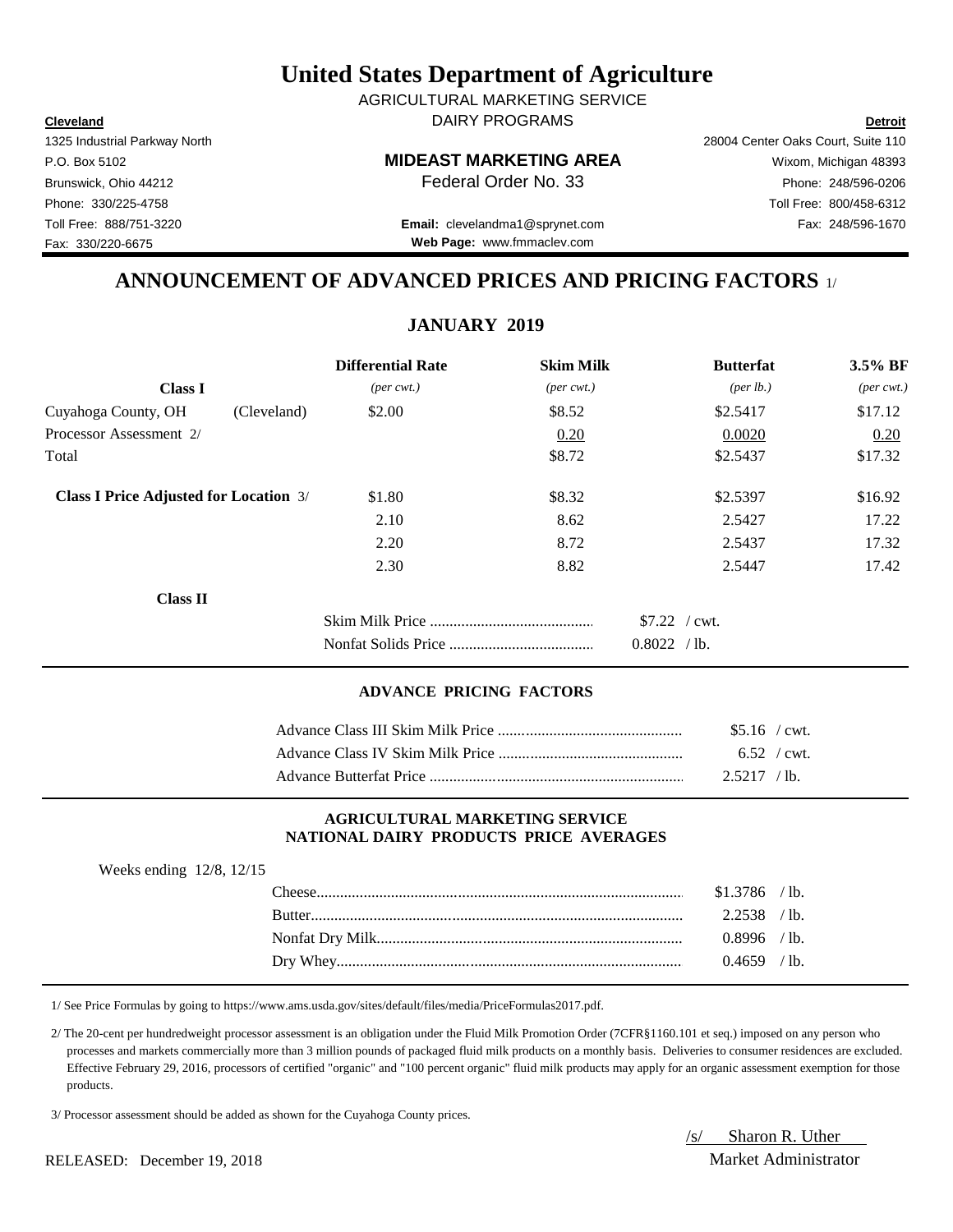**Cleveland Detroit** DAIRY PROGRAMS AGRICULTURAL MARKETING SERVICE

### P.O. Box 5102 **MIDEAST MARKETING AREA** Wixom, Michigan 48393

Toll Free: 888/751-3220 Fax: 248/596-1670 **Email:** clevelandma1@sprynet.com **Web Page:** www.fmmaclev.com

# **ANNOUNCEMENT OF ADVANCED PRICES AND PRICING FACTORS** 1/

## **FEBRUARY 2019**

|                                               |             | <b>Differential Rate</b>    | <b>Skim Milk</b>            | <b>Butterfat</b>   | 3.5% BF                     |
|-----------------------------------------------|-------------|-----------------------------|-----------------------------|--------------------|-----------------------------|
| <b>Class I</b>                                |             | $(\text{per} \text{ cwt.})$ | $(\text{per} \text{ cwt.})$ | $(\text{per lb.})$ | $(\text{per} \text{ cwt.})$ |
| Cuyahoga County, OH                           | (Cleveland) | \$2.00                      | \$8.80                      | \$2.5162           | \$17.30                     |
| Processor Assessment 2/                       |             |                             | 0.20                        | 0.0020             | 0.20                        |
| Total                                         |             |                             | \$9.00                      | \$2.5182           | \$17.50                     |
| <b>Class I Price Adjusted for Location 3/</b> |             | \$1.80                      | \$8.60                      | \$2.5142           | \$17.10                     |
|                                               |             | 2.10                        | 8.90                        | 2.5172             | 17.40                       |
|                                               |             | 2.20                        | 9.00                        | 2.5182             | 17.50                       |
|                                               |             | 2.30                        | 9.10                        | 2.5192             | 17.60                       |
| <b>Class II</b>                               |             |                             |                             |                    |                             |
|                                               |             |                             |                             | $$7.50$ / cwt.     |                             |
|                                               |             |                             |                             | 0.8333 / lb.       |                             |

#### **ADVANCE PRICING FACTORS**

| $$5.47$ / cwt. |  |
|----------------|--|
| 6.80 / cwt.    |  |
| 2.4962 / lb.   |  |

#### **AGRICULTURAL MARKETING SERVICE NATIONAL DAIRY PRODUCTS PRICE AVERAGES**

| Weeks ending $1/5$ , $1/12$ |               |              |                 |
|-----------------------------|---------------|--------------|-----------------|
|                             |               | \$1.3930     | $/1b$ .         |
|                             | <b>Butter</b> | 2.2328       | $\prime$ lb.    |
|                             |               | 0.9315 / lb. |                 |
|                             |               | 0.4793       | $^{\prime}$ 1b. |

1/ See Price Formulas by going to https://www.ams.usda.gov/sites/default/files/media/PriceFormulas2017.pdf.

 2/ The 20-cent per hundredweight processor assessment is an obligation under the Fluid Milk Promotion Order (7CFR§1160.101 et seq.) imposed on any person who processes and markets commercially more than 3 million pounds of packaged fluid milk products on a monthly basis. Deliveries to consumer residences are excluded. Effective February 29, 2016, processors of certified "organic" and "100 percent organic" fluid milk products may apply for an organic assessment exemption for those products.

3/ Processor assessment should be added as shown for the Cuyahoga County prices.

/s/ Sharon R. Uther

1325 Industrial Parkway North 28004 Center Oaks Court, Suite 110 Brunswick, Ohio 44212 **Phone: 248/596-0206 Federal Order No. 33** Phone: 248/596-0206 Phone: 330/225-4758 Toll Free: 800/458-6312 Fax: 330/220-6675

RELEASED: January 16, 2019 Market Administrator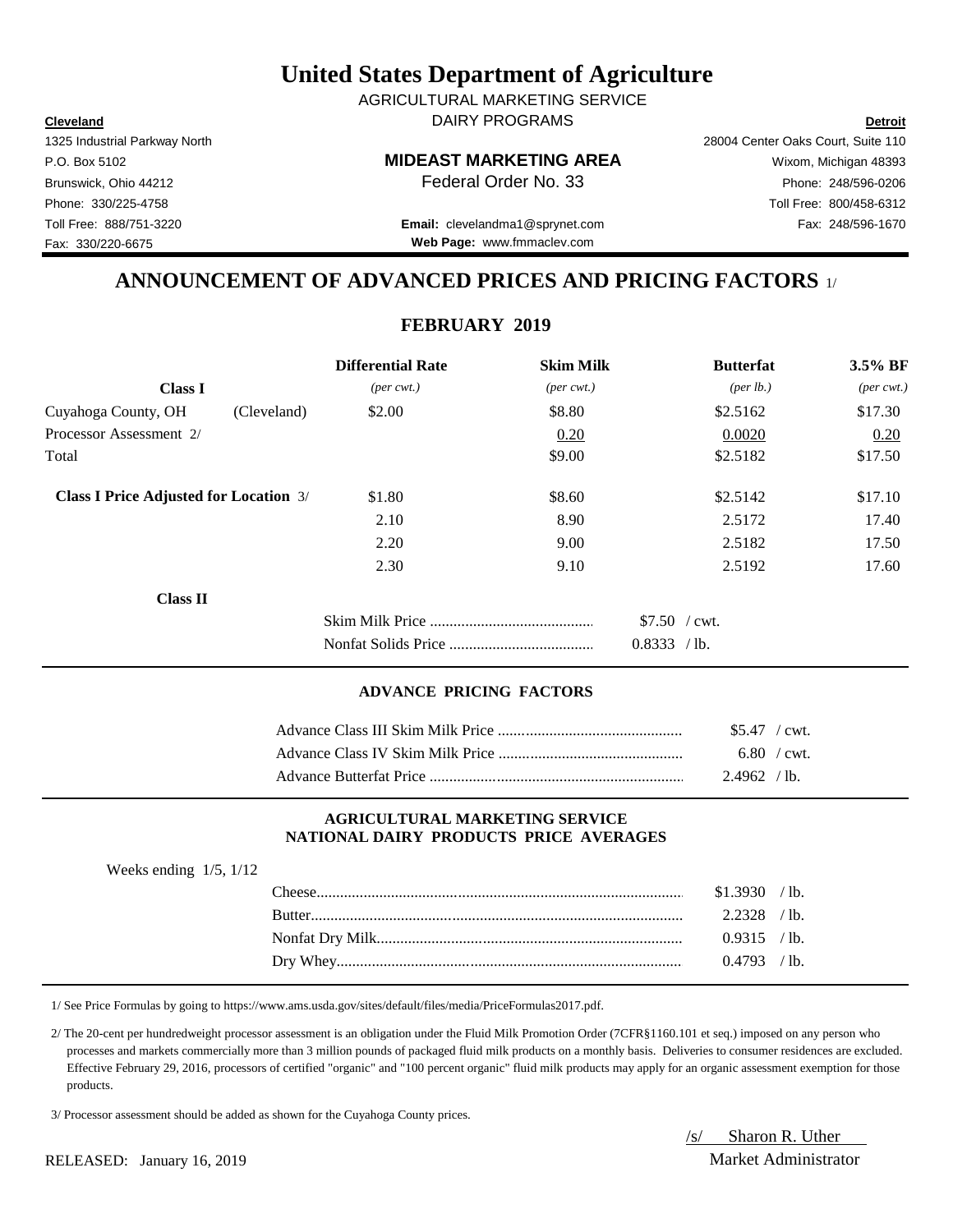**Cleveland Detroit** AGRICULTURAL MARKETING SERVICE DAIRY PROGRAMS

1325 Industrial Parkway North 28004 Center Oaks Court, Suite 110

**Web Page:** www.fmmaclev.com

# P.O. Box 5102 **MIDEAST MARKETING AREA** Wixom, Michigan 48393 Brunswick, Ohio 44212 **Phone:** 248/596-0206 **Federal Order No. 33** Phone: 248/596-0206 Phone: 330/225-4758 Toll Free: 800/458-6312 Toll Free: 888/751-3220 Fax: 248/596-1670 **Email:** clevelandma1@sprynet.com

## **ANNOUNCEMENT OF ADVANCED PRICES AND PRICING FACTORS** 1/

## **MARCH 2019**

|                                               |             | <b>Differential Rate</b>    | <b>Skim Milk</b>            | <b>Butterfat</b>     | 3.5% BF                     |
|-----------------------------------------------|-------------|-----------------------------|-----------------------------|----------------------|-----------------------------|
| <b>Class I</b>                                |             | $(\text{per} \text{ cwt.})$ | $(\text{per} \text{ cwt.})$ | ${\rm (per \, lb.)}$ | $(\text{per} \text{ cwt.})$ |
| Cuyahoga County, OH                           | (Cleveland) | \$2.00                      | \$9.25                      | \$2.5870             | \$17.98                     |
| Processor Assessment 2/                       |             |                             | 0.20                        | 0.0020               | 0.20                        |
| Total                                         |             |                             | \$9.45                      | \$2.5890             | \$18.18                     |
| <b>Class I Price Adjusted for Location 3/</b> |             | \$1.80                      | \$9.05                      | \$2.5850             | \$17.78                     |
|                                               |             | 2.10                        | 9.35                        | 2.5880               | 18.08                       |
|                                               |             | 2.20                        | 9.45                        | 2.5890               | 18.18                       |
|                                               |             | 2.30                        | 9.55                        | 2.5900               | 18.28                       |
| <b>Class II</b>                               |             |                             |                             |                      |                             |
|                                               |             |                             |                             | $$7.95$ / cwt.       |                             |
|                                               |             |                             |                             | 0.8833 / lb.         |                             |

#### **ADVANCE PRICING FACTORS**

| \$4.97 / cwt.       |  |
|---------------------|--|
| $7.25 / \text{cwt}$ |  |
| $2.5670$ / lb.      |  |

#### **AGRICULTURAL MARKETING SERVICE NATIONAL DAIRY PRODUCTS PRICE AVERAGES**

| Weeks ending $2/9$ , $2/16$ |                |  |
|-----------------------------|----------------|--|
|                             | $$1.3769$ /lb. |  |
|                             | $2.2912$ /lb.  |  |
|                             | 0.9811 / lb.   |  |
|                             | $0.4616$ /lb.  |  |

1/ See Price Formulas by going to https://www.ams.usda.gov/sites/default/files/media/PriceFormulas2017.pdf.

 2/ The 20-cent per hundredweight processor assessment is an obligation under the Fluid Milk Promotion Order (7CFR§1160.101 et seq.) imposed on any person who processes and markets commercially more than 3 million pounds of packaged fluid milk products on a monthly basis. Deliveries to consumer residences are excluded. Effective February 29, 2016, processors of certified "organic" and "100 percent organic" fluid milk products may apply for an organic assessment exemption for those products.

3/ Processor assessment should be added as shown for the Cuyahoga County prices.

/s/ Sharon R. Uther

RELEASED: February 21, 2019 Market Administrator

Fax: 330/220-6675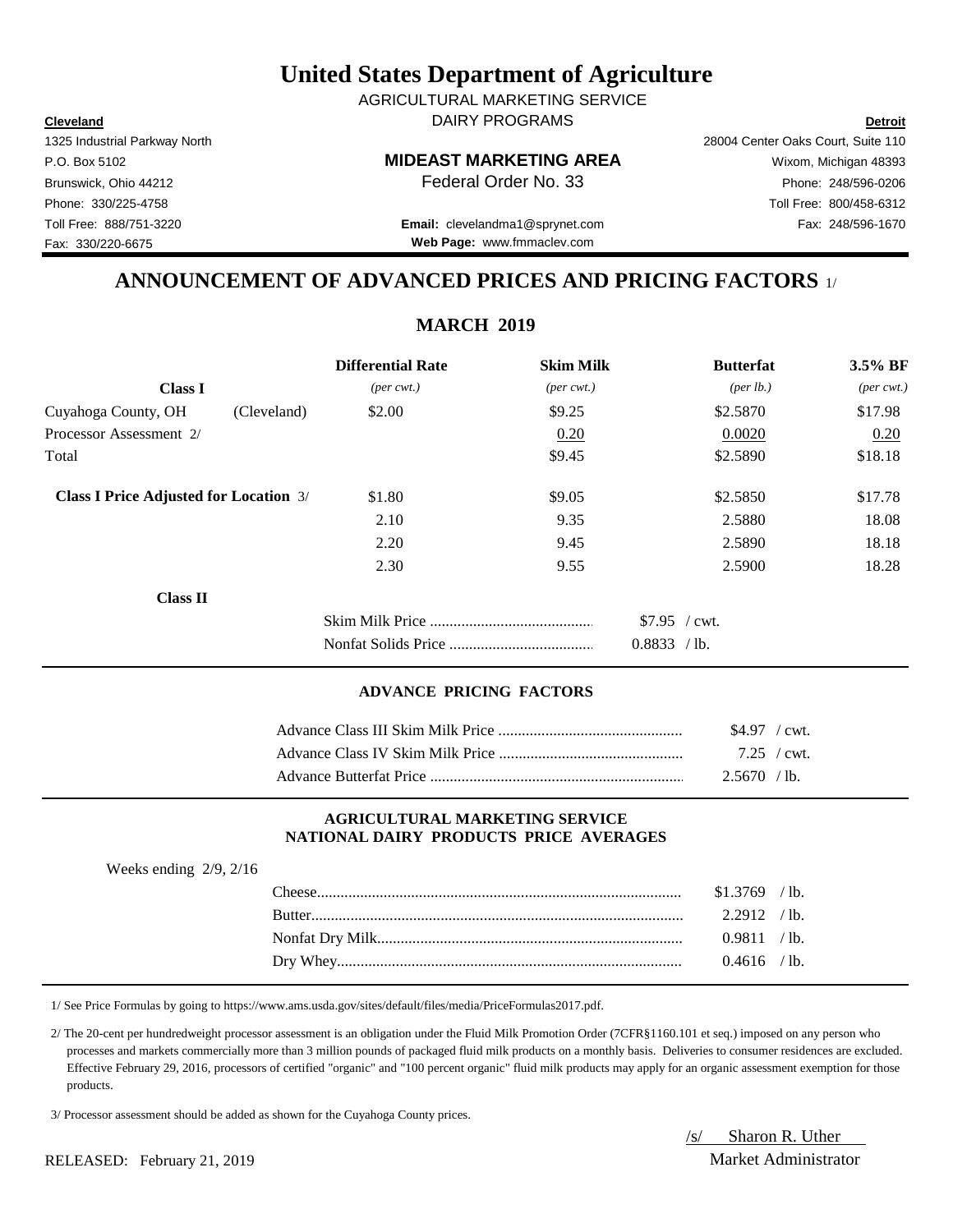**Cleveland Detroit** AGRICULTURAL MARKETING SERVICE DAIRY PROGRAMS

1325 Industrial Parkway North 28004 Center Oaks Court, Suite 110

# P.O. Box 5102 **MIDEAST MARKETING AREA** Wixom, Michigan 48393 Brunswick, Ohio 44212 **Phone:** 248/596-0206 **Federal Order No. 33** Phone: 248/596-0206 Phone: 330/225-4758 Toll Free: 800/458-6312 Toll Free: 888/751-3220 Fax: 248/596-1670 **Email:** clevelandma1@sprynet.com

**Web Page:** www.fmmaclev.com

# **ANNOUNCEMENT OF ADVANCED PRICES AND PRICING FACTORS** 1/

**APRIL 2019**

|                                               | <b>Differential Rate</b>    | <b>Skim Milk</b>            | <b>Butterfat</b>     | 3.5% BF                     |
|-----------------------------------------------|-----------------------------|-----------------------------|----------------------|-----------------------------|
| <b>Class I</b>                                | $(\text{per} \text{ cwt.})$ | $(\text{per} \text{ cwt.})$ | ${\rm (per \, lb.)}$ | $(\text{per} \text{ cwt.})$ |
| Cuyahoga County, OH<br>(Cleveland)            | \$2.00                      | \$9.05                      | \$2.5799             | \$17.76                     |
| Processor Assessment 2/                       |                             | 0.20                        | 0.0020               | 0.20                        |
| Total                                         |                             | \$9.25                      | \$2.5819             | \$17.96                     |
| <b>Class I Price Adjusted for Location 3/</b> | \$1.80                      | \$8.85                      | \$2.5779             | \$17.56                     |
|                                               | 2.10                        | 9.15                        | 2.5809               | 17.86                       |
|                                               | 2.20                        | 9.25                        | 2.5819               | 17.96                       |
|                                               | 2.30                        | 9.35                        | 2.5829               | 18.06                       |
| <b>Class II</b>                               |                             |                             |                      |                             |
|                                               |                             |                             | $$7.75$ / cwt.       |                             |
|                                               |                             |                             | 0.8611 / lb.         |                             |

#### **ADVANCE PRICING FACTORS**

| $$6.35$ / cwt. |  |
|----------------|--|
| 7.05 / cwt.    |  |
| $2.5599$ / lb. |  |

#### **AGRICULTURAL MARKETING SERVICE NATIONAL DAIRY PRODUCTS PRICE AVERAGES**

| Weeks ending $3/9$ , $3/16$ |                |  |
|-----------------------------|----------------|--|
|                             | $$1.5430$ /lb. |  |
|                             | $2.2854$ / lb  |  |
|                             | $0.9587$ /lb.  |  |
|                             | $0.4118$ /lb.  |  |

1/ See Price Formulas by going to https://www.ams.usda.gov/sites/default/files/media/PriceFormulas2017.pdf.

 2/ The 20-cent per hundredweight processor assessment is an obligation under the Fluid Milk Promotion Order (7CFR§1160.101 et seq.) imposed on any person who processes and markets commercially more than 3 million pounds of packaged fluid milk products on a monthly basis. Deliveries to consumer residences are excluded. Effective February 29, 2016, processors of certified "organic" and "100 percent organic" fluid milk products may apply for an organic assessment exemption for those products.

3/ Processor assessment should be added as shown for the Cuyahoga County prices.

/s/ Sharon R. Uther

RELEASED: March 20, 2019 Market Administrator

Fax: 330/220-6675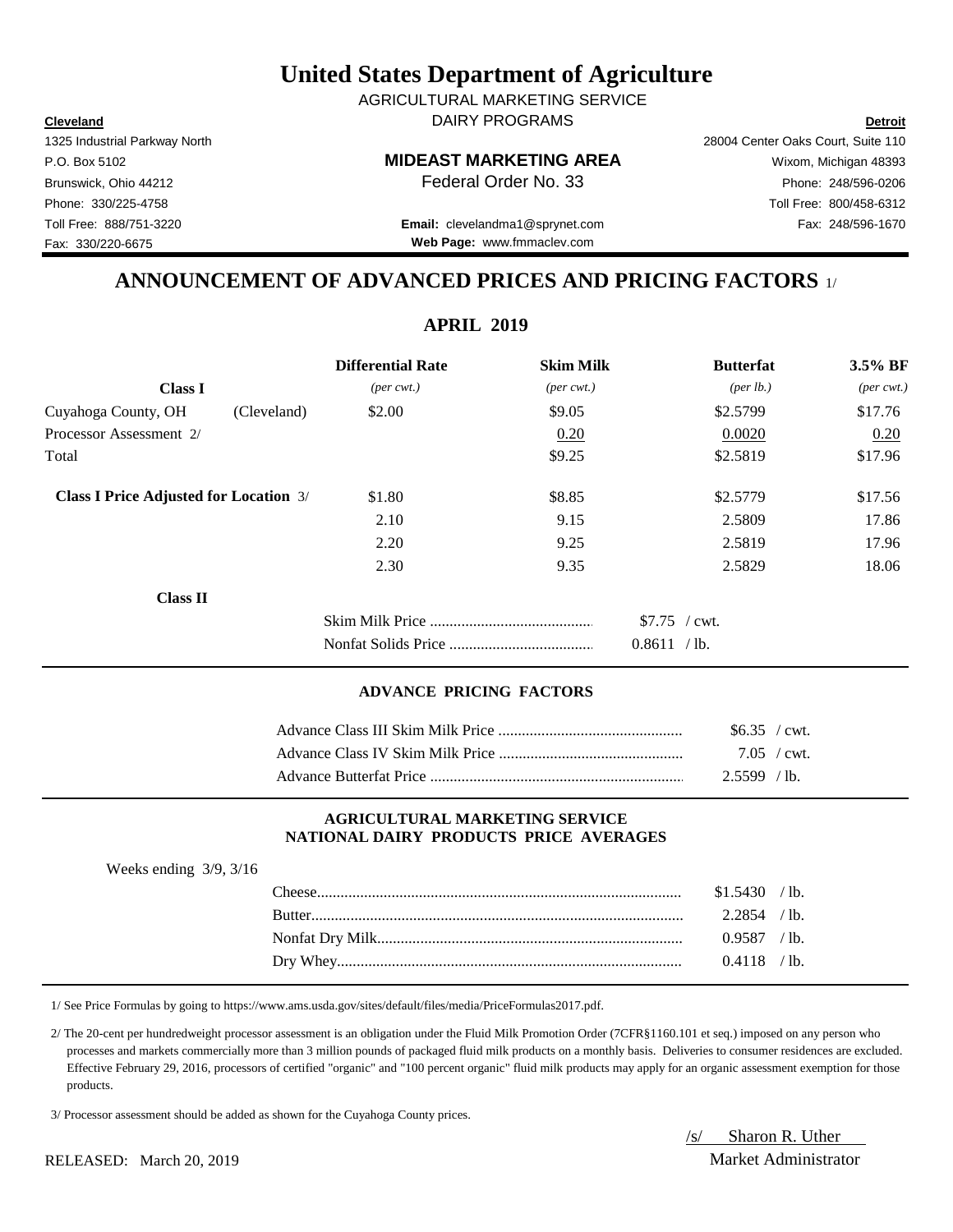**Cleveland Detroit** AGRICULTURAL MARKETING SERVICE DAIRY PROGRAMS

1325 Industrial Parkway North 28004 Center Oaks Court, Suite 110

P.O. Box 5102 **MIDEAST MARKETING AREA** Wixom, Michigan 48393

**Web Page:** www.fmmaclev.com

## Brunswick, Ohio 44212 **Phone:** 248/596-0206 **Federal Order No. 33** Phone: 248/596-0206 Phone: 330/225-4758 Toll Free: 800/458-6312 Toll Free: 888/751-3220 Fax: 248/596-1670 **Email:** clevelandma1@sprynet.com

# **ANNOUNCEMENT OF ADVANCED PRICES AND PRICING FACTORS** 1/

**MAY 2019**

|                                               | <b>Differential Rate</b>    | <b>Skim Milk</b>            | <b>Butterfat</b>     | 3.5% BF                     |
|-----------------------------------------------|-----------------------------|-----------------------------|----------------------|-----------------------------|
| <b>Class I</b>                                | $(\text{per} \text{ cwt.})$ | $(\text{per} \text{ cwt.})$ | ${\rm (per \, lb.)}$ | $(\text{per} \text{ cwt.})$ |
| Cuyahoga County, OH<br>(Cleveland)            | \$2.00                      | \$9.82                      | \$2.5555             | \$18.42                     |
| Processor Assessment 2/                       |                             | 0.20                        | 0.0020               | 0.20                        |
| Total                                         |                             | \$10.02                     | \$2.5575             | \$18.62                     |
| <b>Class I Price Adjusted for Location 3/</b> | \$1.80                      | \$9.62                      | \$2.5535             | \$18.22                     |
|                                               | 2.10                        | 9.92                        | 2.5565               | 18.52                       |
|                                               | 2.20                        | 10.02                       | 2.5575               | 18.62                       |
|                                               | 2.30                        | 10.12                       | 2.5585               | 18.72                       |
| <b>Class II</b>                               |                             |                             |                      |                             |
|                                               |                             |                             | $$7.72$ / cwt.       |                             |
|                                               |                             |                             | $0.8578$ /lb.        |                             |

#### **ADVANCE PRICING FACTORS**

| $$7.14$ / cwt. |
|----------------|
| 7.02 / $cwt$   |
| $2.5355$ / lb. |

#### **AGRICULTURAL MARKETING SERVICE NATIONAL DAIRY PRODUCTS PRICE AVERAGES**

| Weeks ending $4/6$ , $4/13$ |                 |  |
|-----------------------------|-----------------|--|
|                             | $$1.6274$ / lb. |  |
|                             | $2.2652$ /lb.   |  |
|                             | $0.9556$ /lb.   |  |
|                             | $0.3909$ /lb.   |  |

1/ See Price Formulas by going to https://www.ams.usda.gov/sites/default/files/media/PriceFormulas2017.pdf.

 2/ The 20-cent per hundredweight processor assessment is an obligation under the Fluid Milk Promotion Order (7CFR§1160.101 et seq.) imposed on any person who processes and markets commercially more than 3 million pounds of packaged fluid milk products on a monthly basis. Deliveries to consumer residences are excluded. Effective February 29, 2016, processors of certified "organic" and "100 percent organic" fluid milk products may apply for an organic assessment exemption for those products.

3/ Processor assessment should be added as shown for the Cuyahoga County prices.

/s/ Sharon R. Uther

Fax: 330/220-6675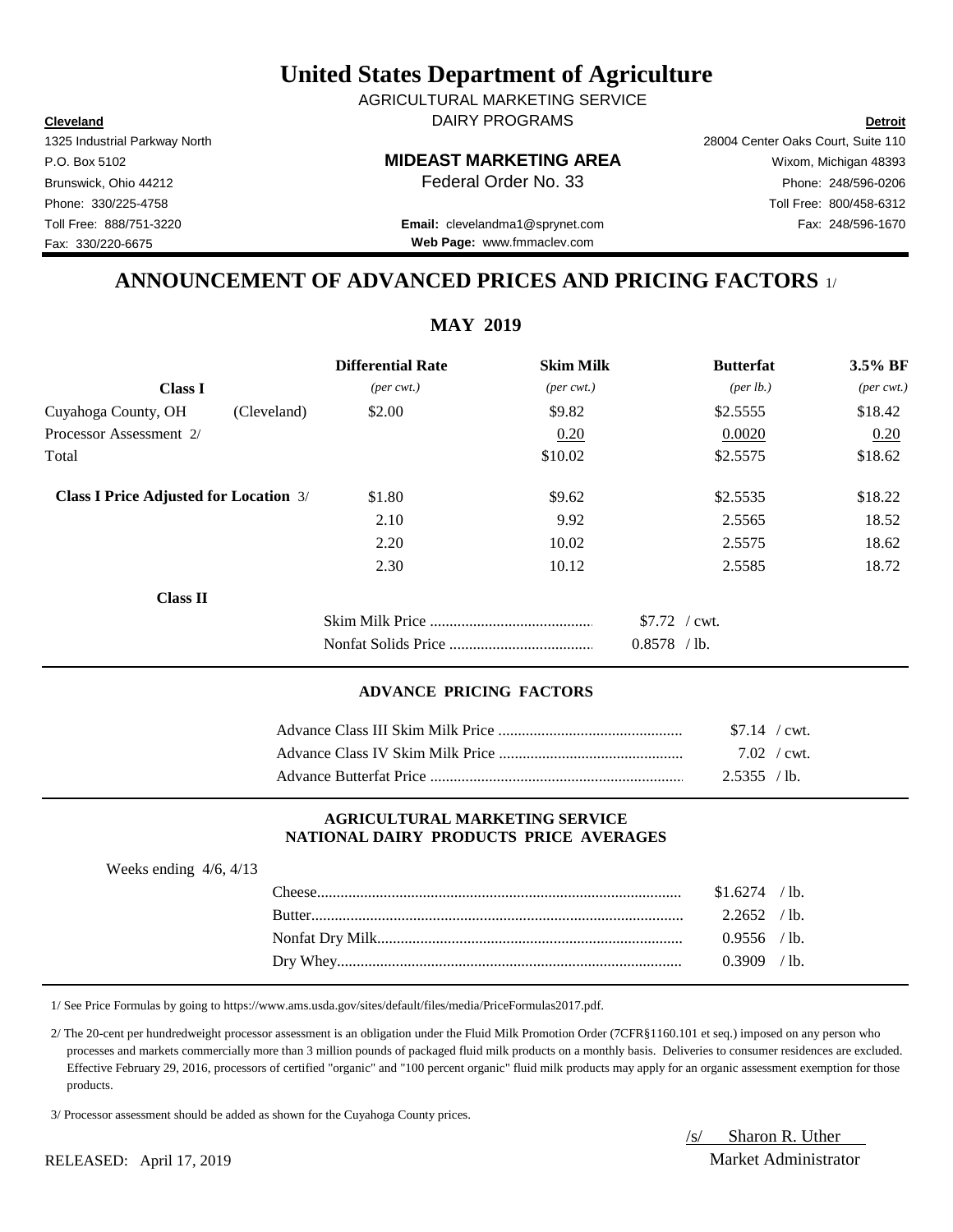**Cleveland Detroit** AGRICULTURAL MARKETING SERVICE DAIRY PROGRAMS

1325 Industrial Parkway North 28004 Center Oaks Court, Suite 110

Toll Free: 888/751-3220 Fax: 248/596-1670 **Email:** clevelandma1@sprynet.com **Web Page:** www.fmmaclev.com

# **ANNOUNCEMENT OF ADVANCED PRICES AND PRICING FACTORS** 1/

**JUNE 2019**

|                                               | <b>Differential Rate</b>    | <b>Skim Milk</b>            | <b>Butterfat</b>     | 3.5% BF                     |
|-----------------------------------------------|-----------------------------|-----------------------------|----------------------|-----------------------------|
| <b>Class I</b>                                | $(\text{per} \text{ cwt.})$ | $(\text{per} \text{ cwt.})$ | ${\rm (per \, lb.)}$ | $(\text{per} \text{ cwt.})$ |
| Cuyahoga County, OH<br>(Cleveland)            | \$2.00                      | \$10.39                     | \$2.5834             | \$19.07                     |
| Processor Assessment 2/                       |                             | 0.20                        | 0.0020               | 0.20                        |
| Total                                         |                             | \$10.59                     | \$2.5854             | \$19.27                     |
| <b>Class I Price Adjusted for Location 3/</b> | \$1.80                      | \$10.19                     | \$2.5814             | \$18.87                     |
|                                               | 2.10                        | 10.49                       | 2.5844               | 19.17                       |
|                                               | 2.20                        | 10.59                       | 2.5854               | 19.27                       |
|                                               | 2.30                        | 10.69                       | 2.5864               | 19.37                       |
| <b>Class II</b>                               |                             |                             |                      |                             |
|                                               |                             |                             | $$8.26$ / cwt.       |                             |
|                                               |                             |                             | $0.9178$ /lb.        |                             |

#### **ADVANCE PRICING FACTORS**

| \$7.74 / cwt.  |  |
|----------------|--|
| $7.56$ / cwt.  |  |
| $2.5634$ / lb. |  |

#### **AGRICULTURAL MARKETING SERVICE NATIONAL DAIRY PRODUCTS PRICE AVERAGES**

| $$1,7007$ /lb. |  |
|----------------|--|
|                |  |
| $1.0167$ /lb.  |  |
| $0.3839$ / lb. |  |

1/ See Price Formulas by going to https://www.ams.usda.gov/sites/default/files/media/PriceFormula2019.pdf.

 2/ The 20-cent per hundredweight processor assessment is an obligation under the Fluid Milk Promotion Order (7CFR§1160.101 et seq.) imposed on any person who processes and markets commercially more than 3 million pounds of packaged fluid milk products on a monthly basis. Deliveries to consumer residences are excluded. Effective February 29, 2016, processors of certified "organic" and "100 percent organic" fluid milk products may apply for an organic assessment exemption for those products.

3/ Processor assessment should be added as shown for the Cuyahoga County prices.

/s/ Sharon R. Uther

P.O. Box 5102 **MIDEAST MARKETING AREA** Wixom, Michigan 48393 Brunswick, Ohio 44212 **Phone:** 248/596-0206 **Federal Order No. 33** Phone: 248/596-0206 Phone: 330/225-4758 Toll Free: 800/458-6312 Fax: 330/220-6675

Weeks ending 5/11, 5/18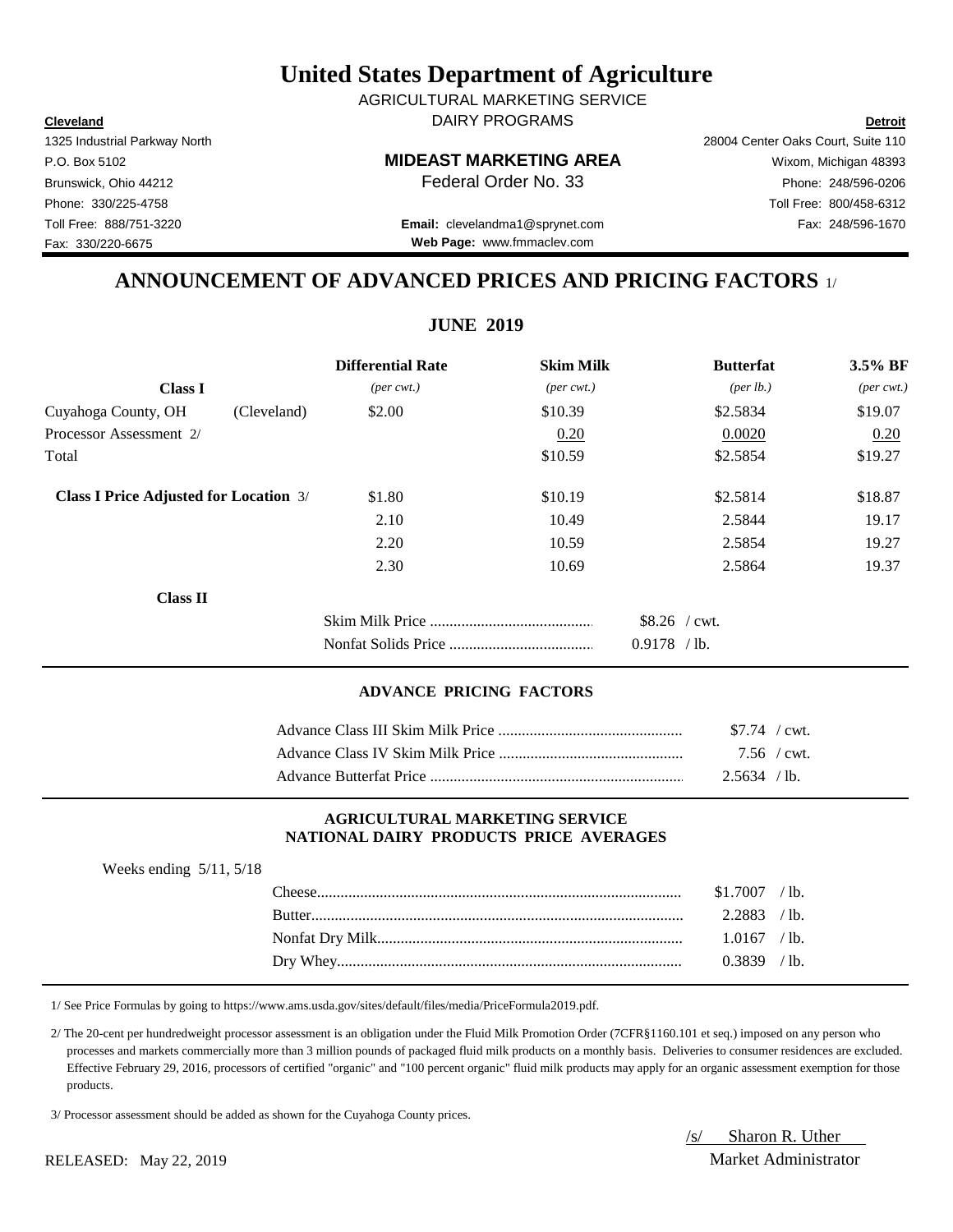**Cleveland Detroit** DAIRY PROGRAMS AGRICULTURAL MARKETING SERVICE

P.O. Box 5102 **MIDEAST MARKETING AREA** Wixom, Michigan 48393

## Toll Free: 888/751-3220 Fax: 248/596-1670 **Email:** clevelandma1@sprynet.com **Web Page:** www.fmmaclev.com

# **ANNOUNCEMENT OF ADVANCED PRICES AND PRICING FACTORS** 1/

|                                               |             | <b>Differential Rate</b>    | <b>Skim Milk</b>            | <b>Butterfat</b>   | 3.5% BF                     |
|-----------------------------------------------|-------------|-----------------------------|-----------------------------|--------------------|-----------------------------|
| <b>Class I</b>                                |             | $(\text{per} \text{ cwt.})$ | $(\text{per} \text{ cwt.})$ | $(\text{per lb.})$ | $(\text{per} \text{ cwt.})$ |
| Cuyahoga County, OH                           | (Cleveland) | \$2.00                      | \$10.18                     | \$2.6729           | \$19.18                     |
| Processor Assessment 2/                       |             |                             | 0.20                        | 0.0020             | 0.20                        |
| Total                                         |             |                             | \$10.38                     | \$2.6749           | \$19.38                     |
| <b>Class I Price Adjusted for Location 3/</b> |             | \$1.80                      | \$9.98                      | \$2.6709           | \$18.98                     |
|                                               |             | 2.10                        | 10.28                       | 2.6739             | 19.28                       |
|                                               |             | 2.20                        | 10.38                       | 2.6749             | 19.38                       |
|                                               |             | 2.30                        | 10.48                       | 2.6759             | 19.48                       |
| <b>Class II</b>                               |             |                             |                             |                    |                             |
|                                               |             |                             |                             | $$8.48$ / cwt.     |                             |
|                                               |             |                             |                             | 0.9422 / lb.       |                             |

### **ADVANCE PRICING FACTORS**

| $$7.09$ / cwt. |
|----------------|
| 7.78 / cwt.    |
| $2.6529$ /lb.  |

#### **AGRICULTURAL MARKETING SERVICE NATIONAL DAIRY PRODUCTS PRICE AVERAGES**

| Weeks ending $6/8$ , $6/15$ |               |                |       |
|-----------------------------|---------------|----------------|-------|
|                             | Cheese.       | $$1.6745$ /lb. |       |
|                             | <b>Butter</b> | 2.3622         | `lb.  |
|                             |               | 0407           | ′ 1b. |
|                             | Dry Whey.     | ) 3669         | ′ 1b. |

1/ See Price Formulas by going to https://www.ams.usda.gov/sites/default/files/media/PriceFormula2019.pdf.

 2/ The 20-cent per hundredweight processor assessment is an obligation under the Fluid Milk Promotion Order (7CFR§1160.101 et seq.) imposed on any person who processes and markets commercially more than 3 million pounds of packaged fluid milk products on a monthly basis. Deliveries to consumer residences are excluded. Effective February 29, 2016, processors of certified "organic" and "100 percent organic" fluid milk products may apply for an organic assessment exemption for those products.

3/ Processor assessment should be added as shown for the Cuyahoga County prices.

/s/ Sharon R. Uther

1325 Industrial Parkway North 28004 Center Oaks Court, Suite 110

Fax: 330/220-6675

#### RELEASED: June 19, 2019 Market Administrator

Brunswick, Ohio 44212 **Phone: 248/596-0206 Federal Order No. 33** Phone: 248/596-0206 Phone: 330/225-4758 Toll Free: 800/458-6312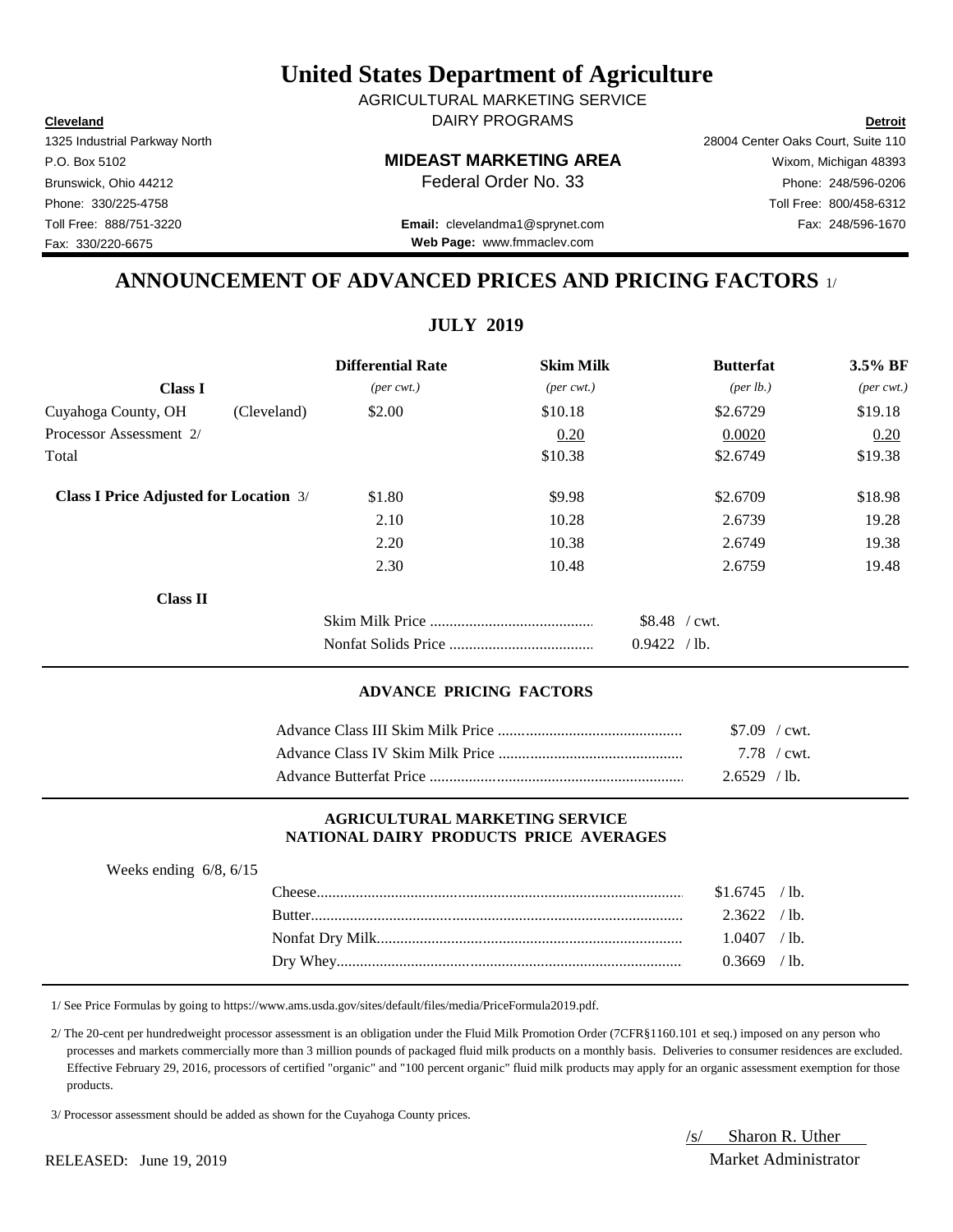**Cleveland Detroit** DAIRY PROGRAMS AGRICULTURAL MARKETING SERVICE

P.O. Box 5102 **MIDEAST MARKETING AREA** Wixom, Michigan 48393

Toll Free: 888/751-3220 Fax: 248/596-1670 **Email:** clevelandma1@sprynet.com **Web Page:** www.fmmaclev.com

# **ANNOUNCEMENT OF ADVANCED PRICES AND PRICING FACTORS** 1/

## **AUGUST 2019**

|                                               |             | <b>Differential Rate</b>    | <b>Skim Milk</b>            | <b>Butterfat</b>     | 3.5% BF                     |
|-----------------------------------------------|-------------|-----------------------------|-----------------------------|----------------------|-----------------------------|
| <b>Class I</b>                                |             | $(\text{per} \text{ cwt.})$ | $(\text{per} \text{ cwt.})$ | ${\rm (per \, lb.)}$ | $(\text{per} \text{ cwt.})$ |
| Cuyahoga County, OH                           | (Cleveland) | \$2.00                      | \$10.81                     | \$2.7030             | \$19.89                     |
| Processor Assessment 2/                       |             |                             | 0.20                        | 0.0020               | 0.20                        |
| Total                                         |             |                             | \$11.01                     | \$2.7050             | \$20.09                     |
| <b>Class I Price Adjusted for Location 3/</b> |             | \$1.80                      | \$10.61                     | \$2.7010             | \$19.69                     |
|                                               |             | 2.10                        | 10.91                       | 2.7040               | 19.99                       |
|                                               |             | 2.20                        | 11.01                       | 2.7050               | 20.09                       |
|                                               |             | 2.30                        | 11.11                       | 2.7060               | 20.19                       |
| <b>Class II</b>                               |             |                             |                             |                      |                             |
|                                               |             |                             |                             | $$8.57$ / cwt.       |                             |
|                                               |             |                             |                             | 0.9522 / lb.         |                             |

### **ADVANCE PRICING FACTORS**

| $$8.27$ / cwt. |  |
|----------------|--|
| 7.87 / cwt.    |  |
| 2.6830 / lb.   |  |

#### **AGRICULTURAL MARKETING SERVICE NATIONAL DAIRY PRODUCTS PRICE AVERAGES**

| Weeks ending $7/6$ , $7/13$ |        |          |                 |
|-----------------------------|--------|----------|-----------------|
|                             | `heese | \$1.8061 | /1b.            |
|                             |        | 2.3870   | $\prime$ lb.    |
|                             |        | .0507    | $\prime$ lb.    |
|                             |        | 13622    | $^{\prime}$ 1b. |

1/ See Price Formulas by going to https://www.ams.usda.gov/sites/default/files/media/PriceFormula2019.pdf.

 2/ The 20-cent per hundredweight processor assessment is an obligation under the Fluid Milk Promotion Order (7CFR§1160.101 et seq.) imposed on any person who processes and markets commercially more than 3 million pounds of packaged fluid milk products on a monthly basis. Deliveries to consumer residences are excluded. Effective February 29, 2016, processors of certified "organic" and "100 percent organic" fluid milk products may apply for an organic assessment exemption for those products.

3/ Processor assessment should be added as shown for the Cuyahoga County prices.

/s/ Sharon R. Uther

Fax: 330/220-6675

## RELEASED: July 17, 2019 Market Administrator

1325 Industrial Parkway North 28004 Center Oaks Court, Suite 110 Brunswick, Ohio 44212 **Phone:** 248/596-0206 **Federal Order No. 33** Phone: 248/596-0206 Phone: 330/225-4758 Toll Free: 800/458-6312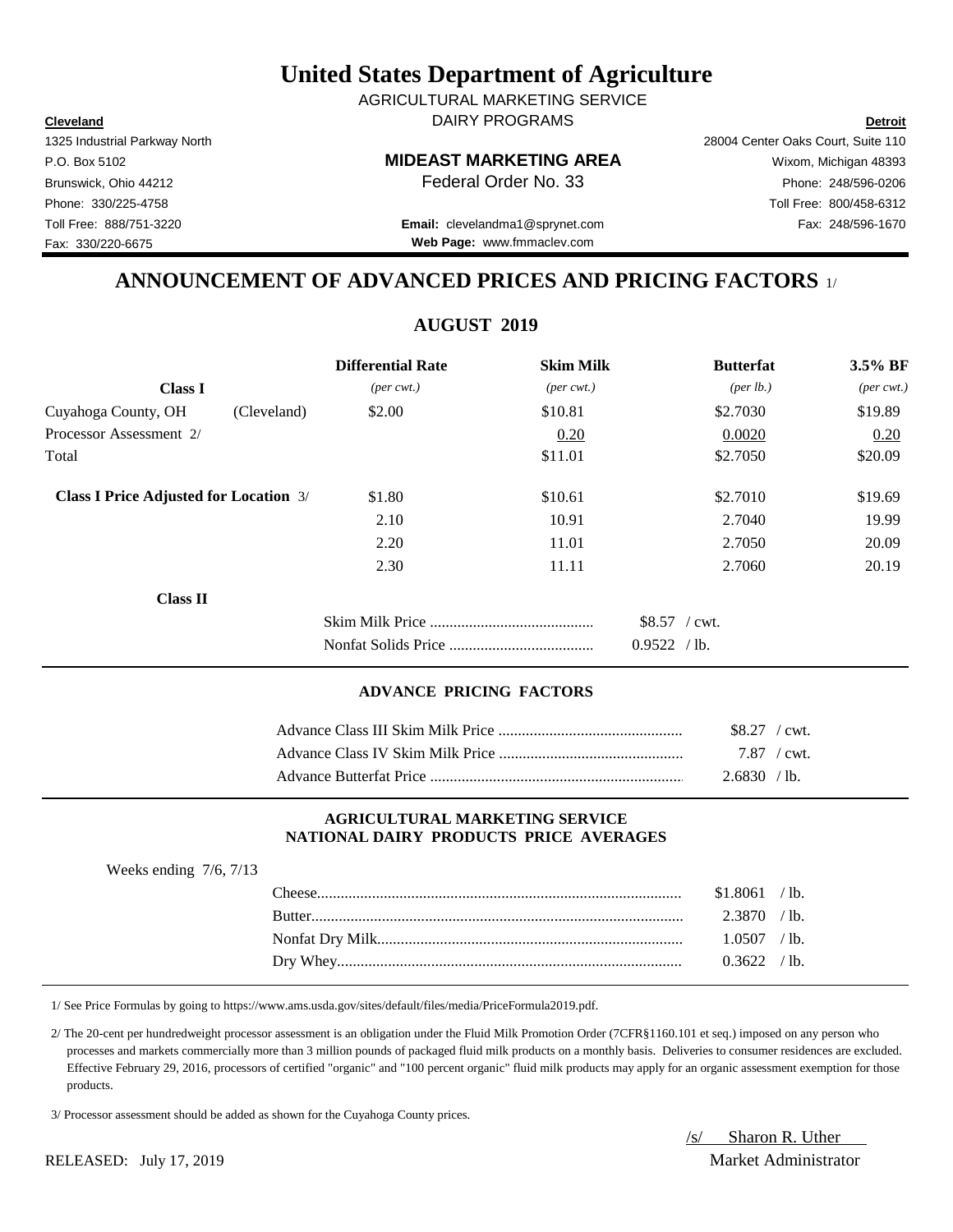**Cleveland Detroit** DAIRY PROGRAMS AGRICULTURAL MARKETING SERVICE

Fax: 330/220-6675

### P.O. Box 5102 **MIDEAST MARKETING AREA** Wixom, Michigan 48393

1325 Industrial Parkway North 28004 Center Oaks Court, Suite 110 Brunswick, Ohio 44212 **Phone: 248/596-0206 Federal Order No. 33** Phone: 248/596-0206 Phone: 330/225-4758 Toll Free: 800/458-6312

Toll Free: 888/751-3220 Fax: 248/596-1670 **Email:** clevelandma1@sprynet.com **Web Page:** www.fmmaclev.com

## **ANNOUNCEMENT OF ADVANCED PRICES AND PRICING FACTORS** 1/

## **SEPTEMBER 2019**

|                                               | <b>Differential Rate</b>    | <b>Skim Milk</b>            | <b>Butterfat</b>               | 3.5% BF                     |
|-----------------------------------------------|-----------------------------|-----------------------------|--------------------------------|-----------------------------|
| <b>Class I</b>                                | $(\text{per} \text{ cwt.})$ | $(\text{per} \text{ cwt.})$ | $(\text{per lb.})$             | $(\text{per} \text{ cwt.})$ |
| Cuyahoga County, OH<br>(Cleveland)            | \$2.00                      | \$10.87                     | \$2.6755                       | \$19.85                     |
| Processor Assessment 2/                       |                             | 0.20                        | 0.0020                         | 0.20                        |
| Total                                         |                             | \$11.07                     | \$2.6775                       | \$20.05                     |
| <b>Class I Price Adjusted for Location</b> 3/ | \$1.80                      | \$10.67                     | \$2.6735                       | \$19.65                     |
|                                               | 2.10                        | 10.97                       | 2.6765                         | 19.95                       |
|                                               | 2.20                        | 11.07                       | 2.6775                         | 20.05                       |
|                                               | 2.30                        | 11.17                       | 2.6785                         | 20.15                       |
| <b>Class II</b>                               |                             |                             |                                |                             |
|                                               |                             |                             | $$8.46$ / cwt.<br>0.9400 / lb. |                             |

#### **ADVANCE PRICING FACTORS**

| $$8.49$ / cwt. |  |
|----------------|--|
| 7.76 / cwt.    |  |
| 2.6555 / lb.   |  |

#### **AGRICULTURAL MARKETING SERVICE NATIONAL DAIRY PRODUCTS PRICE AVERAGES**

| Weeks ending $8/10$ , $8/17$ |                |  |
|------------------------------|----------------|--|
|                              | $$1.8153$ /lb. |  |
|                              |                |  |
|                              |                |  |
|                              | $2.3643$ /lb.  |  |
|                              | 1.0391 / lb.   |  |
|                              | $0.3673$ /lb.  |  |
|                              |                |  |

1/ See Price Formulas by going to https://www.ams.usda.gov/sites/default/files/media/PriceFormula2019.pdf.

 2/ The 20-cent per hundredweight processor assessment is an obligation under the Fluid Milk Promotion Order (7CFR§1160.101 et seq.) imposed on any person who processes and markets commercially more than 3 million pounds of packaged fluid milk products on a monthly basis. Deliveries to consumer residences are excluded. Effective February 29, 2016, processors of certified "organic" and "100 percent organic" fluid milk products may apply for an organic assessment exemption for those products.

3/ Processor assessment should be added as shown for the Cuyahoga County prices.

/s/ Sharon R. Uther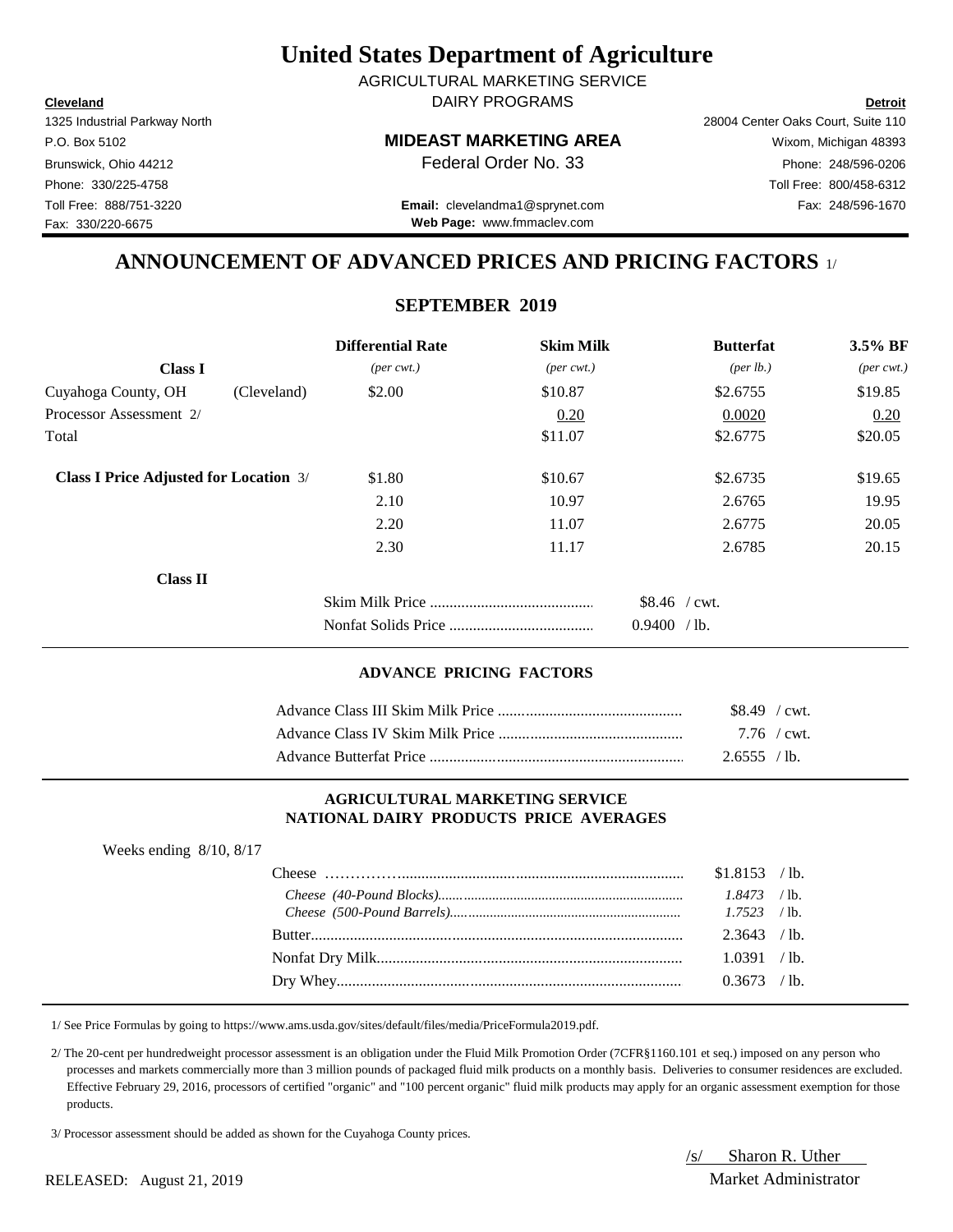**Cleveland Detroit** DAIRY PROGRAMS AGRICULTURAL MARKETING SERVICE

Fax: 330/220-6675

## P.O. Box 5102 **MIDEAST MARKETING AREA** Wixom, Michigan 48393

1325 Industrial Parkway North 28004 Center Oaks Court, Suite 110 Brunswick, Ohio 44212 **Phone:** 248/596-0206 **Federal Order No. 33** Phone: 248/596-0206 Phone: 330/225-4758 Toll Free: 800/458-6312

Toll Free: 888/751-3220 Fax: 248/596-1670 **Email:** clevelandma1@sprynet.com **Web Page:** www.fmmaclev.com

## **ANNOUNCEMENT OF ADVANCED PRICES AND PRICING FACTORS** 1/

## **OCTOBER 2019**

|                                               | <b>Differential Rate</b>    | <b>Skim Milk</b>            | <b>Butterfat</b>     | 3.5% BF                     |
|-----------------------------------------------|-----------------------------|-----------------------------|----------------------|-----------------------------|
| <b>Class I</b>                                | $(\text{per} \text{ cwt.})$ | $(\text{per} \text{ cwt.})$ | ${\rm (per \, lb.)}$ | $(\text{per} \text{ cwt.})$ |
| Cuyahoga County, OH                           | \$2.00<br>(Cleveland)       | \$11.29                     | \$2.5570             | \$19.84                     |
| Processor Assessment 2/                       |                             | 0.20                        | 0.0020               | 0.20                        |
| Total                                         |                             | \$11.49                     | \$2.5590             | \$20.04                     |
| <b>Class I Price Adjusted for Location 3/</b> | \$1.80                      | \$11.09                     | \$2.5550             | \$19.64                     |
|                                               | 2.10                        | 11.39                       | 2.5580               | 19.94                       |
|                                               | 2.20                        | 11.49                       | 2.5590               | 20.04                       |
|                                               | 2.30                        | 11.59                       | 2.5600               | 20.14                       |
| <b>Class II</b>                               |                             |                             |                      |                             |
|                                               |                             |                             | $$8.54$ / cwt.       |                             |
|                                               |                             |                             | $0.9489$ /lb.        |                             |

### **ADVANCE PRICING FACTORS**

| $$9.26$ / cwt. |             |
|----------------|-------------|
|                | 7.84 / cwt. |
| $2.5370$ /lb.  |             |

#### **AGRICULTURAL MARKETING SERVICE NATIONAL DAIRY PRODUCTS PRICE AVERAGES**

| Weeks ending $9/7$ , $9/14$ |                |  |
|-----------------------------|----------------|--|
|                             | $$1.8531$ /lb. |  |
|                             | $1.9279$ /lb.  |  |
|                             |                |  |
|                             | $2.2665$ /lb.  |  |
|                             | 1.0477 / lb.   |  |
|                             | $0.3684$ /lb.  |  |
|                             |                |  |

1/ See Price Formulas by going to https://www.ams.usda.gov/sites/default/files/media/PriceFormula2019.pdf.

 2/ The 20-cent per hundredweight processor assessment is an obligation under the Fluid Milk Promotion Order (7CFR§1160.101 et seq.) imposed on any person who processes and markets commercially more than 3 million pounds of packaged fluid milk products on a monthly basis. Deliveries to consumer residences are excluded. Effective February 29, 2016, processors of certified "organic" and "100 percent organic" fluid milk products may apply for an organic assessment exemption for those products.

3/ Processor assessment should be added as shown for the Cuyahoga County prices.

/s/ Sharon R. Uther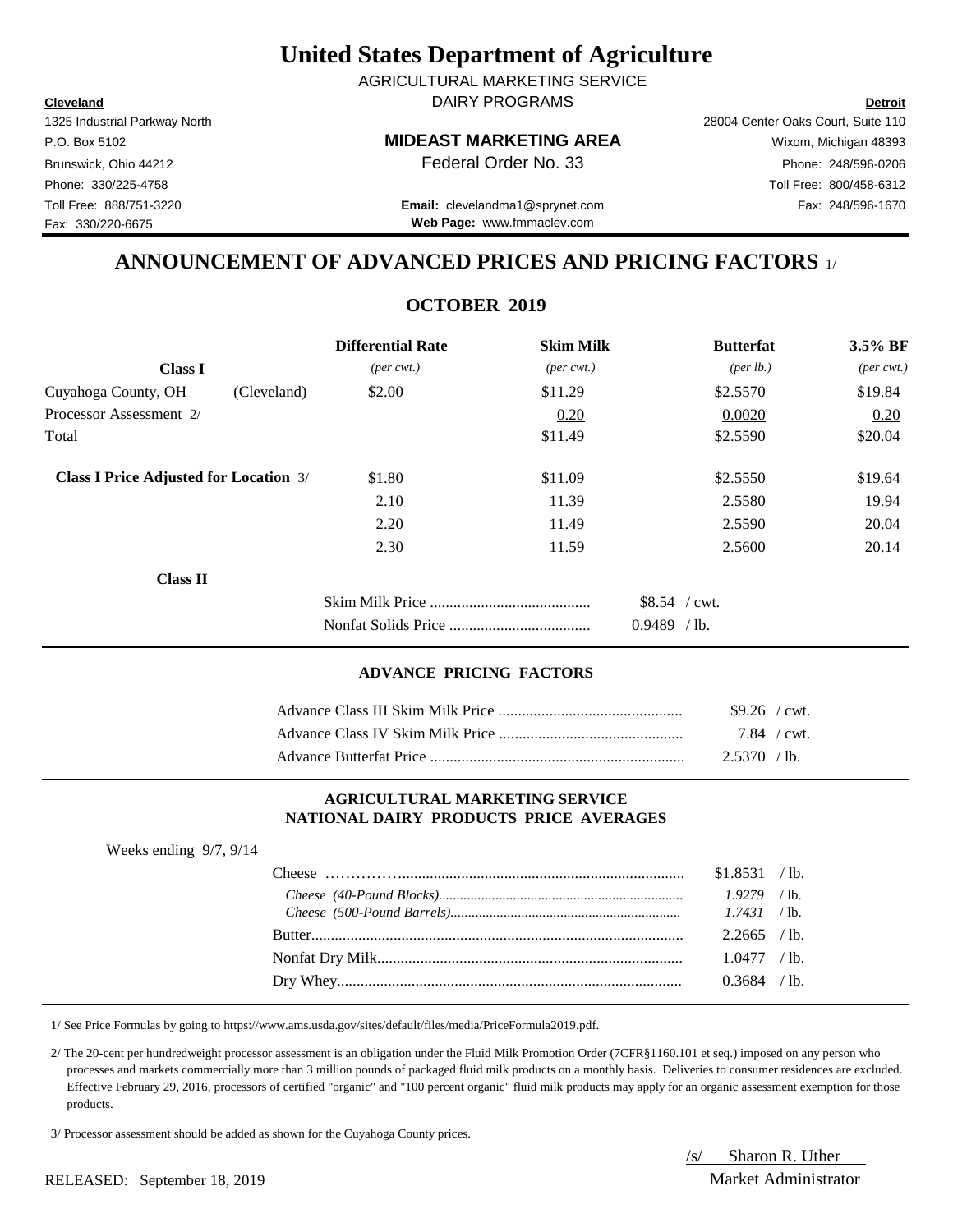**Cleveland Detroit** DAIRY PROGRAMS AGRICULTURAL MARKETING SERVICE

Fax: 330/220-6675

## P.O. Box 5102 **MIDEAST MARKETING AREA** Wixom, Michigan 48393

1325 Industrial Parkway North 28004 Center Oaks Court, Suite 110 Brunswick, Ohio 44212 **Phone:** 248/596-0206 **Federal Order No. 33** Phone: 248/596-0206 Phone: 330/225-4758 Toll Free: 800/458-6312

Toll Free: 888/751-3220 Fax: 248/596-1670 **Email:** clevelandma1@sprynet.com **Web Page:** www.fmmaclev.com

## **ANNOUNCEMENT OF ADVANCED PRICES AND PRICING FACTORS** 1/

## **NOVEMBER 2019**

|                                               | <b>Differential Rate</b>    | <b>Skim Milk</b>            | <b>Butterfat</b>     | 3.5% BF                     |
|-----------------------------------------------|-----------------------------|-----------------------------|----------------------|-----------------------------|
| <b>Class I</b>                                | $(\text{per} \text{ cwt.})$ | $(\text{per} \text{ cwt.})$ | ${\rm (per \, lb.)}$ | $(\text{per} \text{ cwt.})$ |
| Cuyahoga County, OH                           | \$2.00<br>(Cleveland)       | \$12.11                     | \$2.4155             | \$20.14                     |
| Processor Assessment 2/                       |                             | 0.20                        | 0.0020               | 0.20                        |
| Total                                         |                             | \$12.31                     | \$2.4175             | \$20.34                     |
| <b>Class I Price Adjusted for Location 3/</b> | \$1.80                      | \$11.91                     | \$2.4135             | \$19.94                     |
|                                               | 2.10                        | 12.21                       | 2.4165               | 20.24                       |
|                                               | 2.20                        | 12.31                       | 2.4175               | 20.34                       |
|                                               | 2.30                        | 12.41                       | 2.4185               | 20.44                       |
| <b>Class II</b>                               |                             |                             |                      |                             |
|                                               |                             |                             | $$9.02$ / cwt.       |                             |
|                                               |                             |                             | 1.0022 / lb.         |                             |

### **ADVANCE PRICING FACTORS**

| $$10.42$ / cwt. |
|-----------------|
| 8.32 / cwt.     |
| 2.3955 / lb.    |

#### **AGRICULTURAL MARKETING SERVICE NATIONAL DAIRY PRODUCTS PRICE AVERAGES**

| Weeks ending 10/12, 10/19 |                |  |
|---------------------------|----------------|--|
|                           | $$1.9402$ /lb. |  |
|                           | $2.0372$ /lb.  |  |
|                           |                |  |
|                           | $2.1496$ /lb.  |  |
|                           | $1.1014$ /lb.  |  |
|                           | $0.3406$ /lb.  |  |

1/ See Price Formulas by going to https://www.ams.usda.gov/sites/default/files/media/PriceFormula2019.pdf.

 2/ The 20-cent per hundredweight processor assessment is an obligation under the Fluid Milk Promotion Order (7CFR§1160.101 et seq.) imposed on any person who processes and markets commercially more than 3 million pounds of packaged fluid milk products on a monthly basis. Deliveries to consumer residences are excluded. Effective February 29, 2016, processors of certified "organic" and "100 percent organic" fluid milk products may apply for an organic assessment exemption for those products.

3/ Processor assessment should be added as shown for the Cuyahoga County prices.

/s/ Sharon R. Uther

#### RELEASED: October 23, 2019 Market Administrator